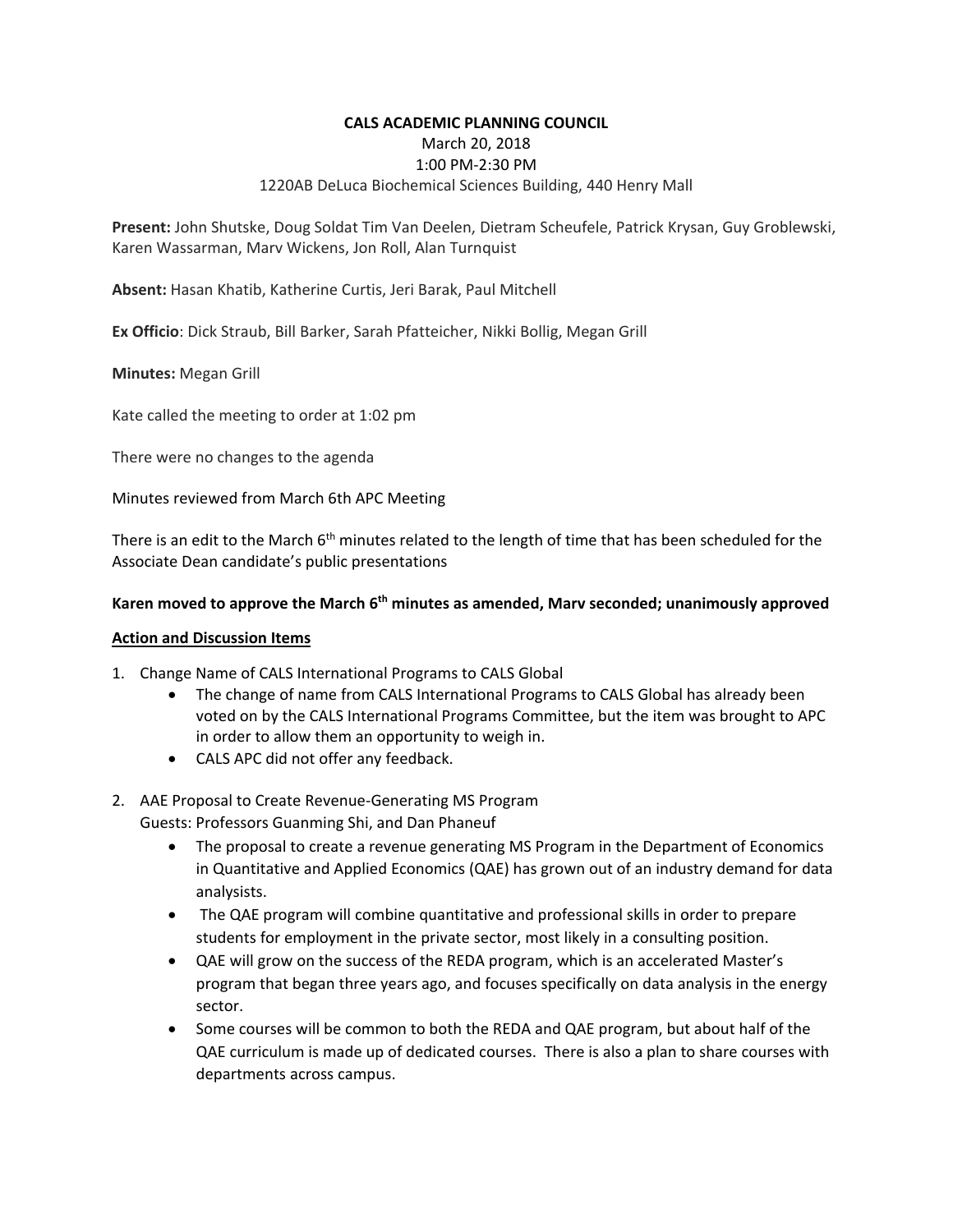- Course sharing requires conversations at the college level, and not just at the department level, as there needs to be fee and revenue sharing agreements in place, which can be complex because of differences in fee structure.
- APC received a shorter version of the full proposal, which removed budget info, and the Dean's office will be working on budget implications with the proposer.
- AAE has received one year of funding from DCS to develop the program, which they will use to hire administrative support. If they are able to enroll at least 50 students, the support from DCS will continue for an additional year.
- The target enrollment is 50 students, but the proposers have calculated that they need to enroll at least 10 students in order to break even from a financial standpoint.
- They anticipate that approximately ¾ of the student body will be international, at least initially, based on interest from and partnerships with Chinese Institutions as part of another initiative.
- Letters of support have been received from the Math, Stats, and MHR Departments, as well as the Lafollette School of Public Affairs. The Economics Departments has not provided an official letter of support yet, but the proposers expect to receive this soon.
- The proposal has already been reviewed by the CALS Curriculum Committee, and edits made based on their suggestions. University Curriculum Committee still needs to review new course proposals, which will likely take place this semester.
- The proposal will return to APC at a later meeting and must receive APC approval before it can be reviewed by UAPC. The AAE department is also up for review, and this typically must be complete before UAPC will see new program proposals.
- 3. CALS ReDesign
	- a. Desired outcomes for achieving robust departments
	- b. Guidance for exploring departmental structure options and developing a concept for the department's desired, future state
	- c. Alternative name for "division"
	- d. Data to help inform collegiate structure
	- e. Resource allocation guidelines for faculty positions
	- Kate highlighted some edits made to the Desired Outcomes for Achieving Robust Departments to emphasize strengths as requested by Department Chairs.
	- The term Division has been abandoned and replaced with the term Collaborative when describing the relationship between departments with similar interests and shared goals.
	- Kate met with Steve Smith, Secretary of the Faculty, as well as Jocelyn Millner from APIR, to discuss the effect of governance as it relates to structure. Although Colloboratives are not called out in FP&P, Steve recommended that the college honor the spirit of governance by requiring that these bodies clearly document their decision making process.
	- Kate reviewed the performance metrics developed by the Dean's office and requested APC feedback.
	- Kate also reviewed the Allocation of Faculty Salary Savings document, and APC recommended that the document include denial of tenure at the division level under item number 1.